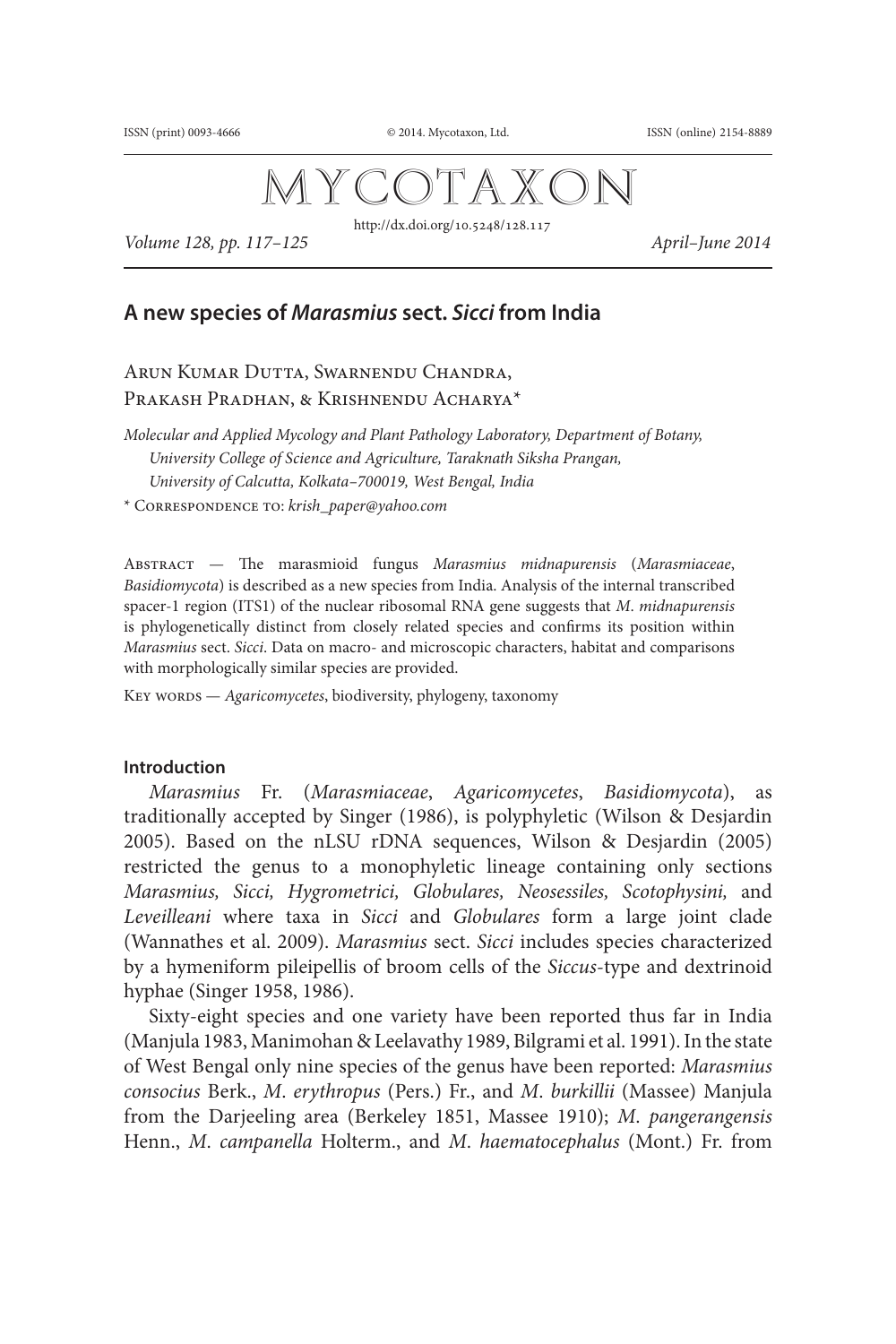Calcutta (Bose 1949, Bose & Chatterjee 1950, Roy 1953); *M*. *umbrinus* Pegler from Bankura district (Ray & Samajpati 1979); and *M*. *androsaceus* (L.) Fr. and *M*. *siccus* (Schwein.) Fr. from the lateritic region of West Bengal (Pradhan et al. 2011). All of these records should be revised in the light of modern taxonomic concepts and the many new species that have been described, especially from tropical regions.

The present paper describes *Marasmius midnapurensis*, a new fungal species from West Bengal.

#### **Materials & methods**

#### **Basidiomata sampling and morphological studies**

Basidiocarps of *Marasmius midnapurensis* were collected in 2011 during field trips to the state of West Bengal, India. Their morphology and ecology were noted and colour photographs were taken in the field. Microscopic features were obtained from dried material by mounting free-hand sections in 5% potassium hydroxide (KOH), Melzer's reagent, Congo red, or lactophenol-cotton blue and examination using a Carl Zeiss AX10 Imager A1 phase contrast microscope. Colour terms follow the British Fungus Flora Colour Chart (Anonymous 1969).The terms used to describe lamellae spacing are L for number of lamellae and l for number of lamellulae between two lamellae. Spore statistics include:  $X_{n}$ , the arithmetic mean of the spore length by spore width ( $\pm$  standard deviation) for n spores measured in a single specimen; Q, the quotient of spore length by spore width in any one spore, indicated as a range of variation in n spores measured; Q<sub>m</sub>, the mean of Q-values in a single specimen; n, total number of spores measured; s, the number of specimens. The holotype collection has been deposited in the Calcutta University Herbarium (CUH).

#### **DNA extraction, Polymerase Chain Reaction, and sequencing**

Genomic DNA was extracted from dried (50°C) herbarium tissue (10–50 mg) using the 'Fungal gDNA Mini Kit' (Xcelris Genomics, Ahmedabad, India). The internal transcribed spacer-1 region (ITS1) was amplified using ITS1-F (Gardes & Bruns 1993) and ITS2 (White et al. 1990) primer pair. A hot start of 2 min at 94°C was followed by 30 cycles consisting of 30 s at 94°C, 1 min at 56°C, 1 min at 72°C, and a final elongation step of 5 min at 72°C. PCR products were checked on 2% agarose gel stained with ethidium bromide. PCR products were purified using QIAquick® Gel Extraction Kit (QIAGEN, Germany) and sequencing was done using Sanger methods. The obtained sequence generated was submitted to GenBank.

#### **Phylogenetic analysis**

Our new ITS1 sequence was submitted to GenBan[k \(www.ncbi.nlm.nih.gov\),](http://www.ncbi.nlm.nih.gov) and related *Marasmius* sequences were identified by a BLASTn search [\(http://blast.ncbi.](http://blast.ncbi) nlm.nih.gov/). Sequences used in the phylogenetic analysis are indicated in FIG. 3, with *Mycena pura* (Pers.) P. Kumm. and *Marasmius rotula* (Scop.) Fr. as outgroup.

The evolutionary history was inferred using the Neighbor-Joining method (Saitou & Nei 1987). The bootstrap consensus tree inferred from 1000 replicates (Felsenstein 1985) is taken to represent the evolutionary history of the taxa analyzed (Felsenstein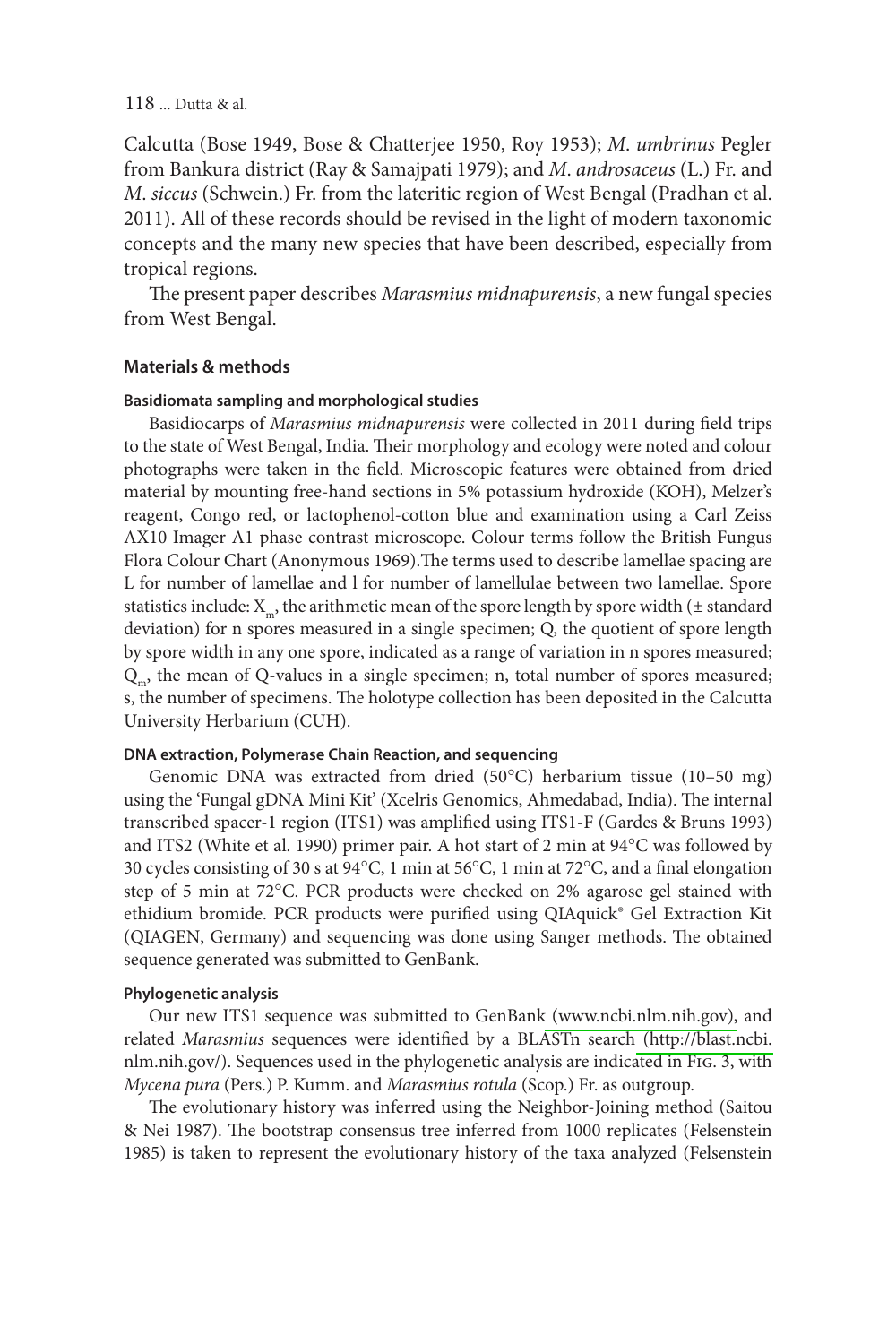1985). Branches corresponding to partitions reproduced in less than 50% bootstrap replicates are collapsed. The percentage of replicate trees in which the associated taxa clustered together in the bootstrap test (1000 replicates) is shown next to the branches (Felsenstein 1985). The tree is drawn to scale, with branch lengths in the same units as those of the evolutionary distances used to infer the phylogenetic tree. The evolutionary distances were computed using the Jukes-Cantor method (Jukes & Cantor 1969) and represent the number of base substitutions per site. All positions containing gaps and missing data were eliminated from the dataset (Complete deletion option). There were a total of 142 positions in the final dataset. Phylogenetic analyses were conducted in MEGA4 (Tamura et al. 2007).

### **Taxonomy**

*Marasmius midnapurensis* A.K. Dutta, P. Pradhan & K. Acharya, **sp. nov.** Figs 1, 2 MycoBank MB809410

Differs from *Marasmius jasminodorus* by its lighter colored and striate pileus, creamy lamellae forked towards the margin, non-strigose stipe base with whitish mycelium, slightly larger basidiospores, and the absence of a sweetish odor.

Type: India, West Bengal, Midnapur District, Ramnagar, Kasaphaltala, 21°43′29.9″N 87°31′36.6″E, 10 m asl., on dried *Acacia* leaves and on wood, 11 Aug. 2011, A.K. Dutta, P. Pradhan & K. Acharya (**Holotype,** CUH AMT002; GenBank, KF682470).

Etymology: specific epithet refers to the type locality.

Pileus 22–27 mm diam., broadly convex, sometimes umbonate, smooth, viscid when moist, light brown to light greyish brown with irregular light yellowish brown patches in the center, hygrophanous, smooth, striate. CONTEXT ≤0.8 mm thick, creamy, not changing colour when exposed. LAMELLAE  $L = 13-14$ ,  $l =$ 3–4, adnexed, subdistant, forked towards the margin, creamy, regular, ≤4 mm broad, spacing ≤5 mm, margin even, concolorous. Collarium absent. Stipe 53–65 mm long, 2 mm broad overall, central, cylindrical, dark brick brown lower, creamy in upper part, equal, hollow, cartilaginous, strict to curved at lower portion, dry, smooth, flesh concolorous with the pileus, non-insititious, base covered with whitish mycelium. ODOR and TASTE mild.

BASIDIOSPORES  $(10.7-)11.08-12.2(-15) \times (3.5-)3.9-4.3(-4.7) \text{ µm } [X_{m} = 11.57]$  $\pm$  1.04 × 3.9  $\pm$  0.39, Q = 2.5–3.5, Q = 3  $\pm$  0.24, n = 150 spores (30 spores each among the collected 5 basidiocarps),  $s = 1$  specimen], ellipsoid, slightly curved in profile, smooth, hyaline, inamyloid, thin-walled. BASIDIA (17.9–)23.2–23.6  $(-24.4) \times 4.7$ –6.8(-7.9) µm, clavate, hyaline, 4-spored, sterigmata 3.2–3.6 µm long. Basidioles  $17.9-21.5 \times 6.8-7.2$  µm, fusoid to clavate, hyaline. Cheilocystidia common, of *Siccus*-type broom cells, main body 13.6–17.9  $\times$  7.2–10  $\mu$ m, cylindrical to clavate, hyaline, inamyloid, thin- to thick-walled, apical setulae  $3.9-6.8(-10) \times 1.4-1.8$  µm, irregular in outline, obtuse to subacute, yellow to brownish yellow, thick-walled. PLEUROCYSTIDIA absent. PILEIPELLIS hymeniform, mottled, composed of *Siccus*-type broom cells, main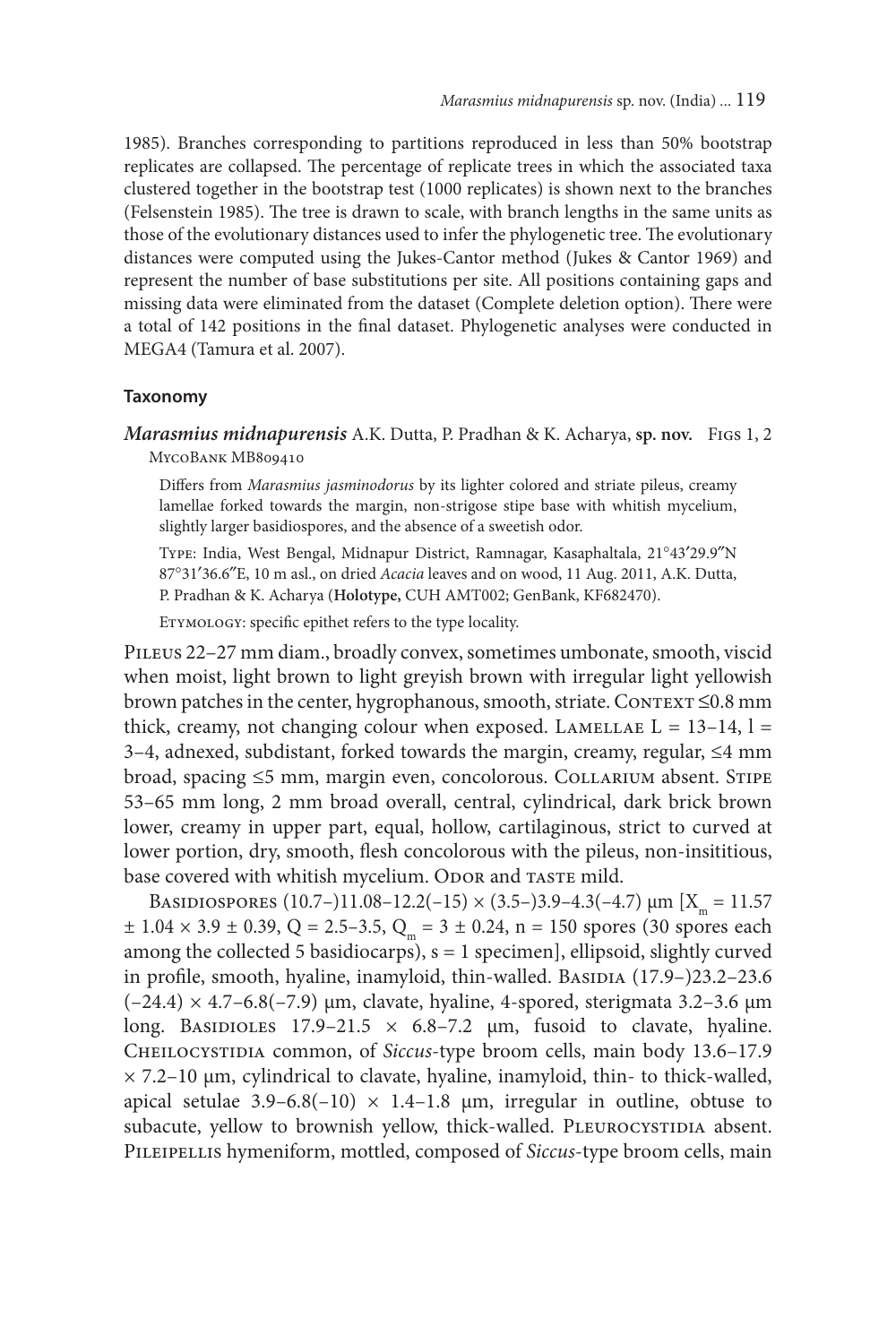

Figure 1. *Marasmius midnapurensis* (holotype): A. Basidiomes. B. *Siccus*-type cells of pileipellis. C. Basidiospores. D. Basidium. E. Cheilocystidia. F. Caulocystidia. Scale bars: A = 10 mm; B,  $F = 10 \mu m$ ; C-E = 5  $\mu m$ .

body  $13.6-14.3 \times (6.8-7.1-10.3(-10.7))$  µm, clavate to broadly clavate, often branched, hyaline, inamyloid, thin- to thick-walled, apical setulae 3.9–6.8(10) × 1.4–1.8 µm, crowded, cylindrical to irregular in outline, obtuse to subacute, yellowish brown to brown, thick-walled, setae absent. PILEUS TRAMA interwoven, strongly dextrinoid. LAMELLAR TRAMA hyphae interwoven, cylindrical to inflated, smooth, hyaline, dextrinoid, thin-walled, nongelatinous. STIPITIPELLIS hyphae 6–7 µm broad, parallel, yellowish brown to brown, smooth, dextrinoid, thick-walled, wall ≤0.7 µm thick, non-gelatinous.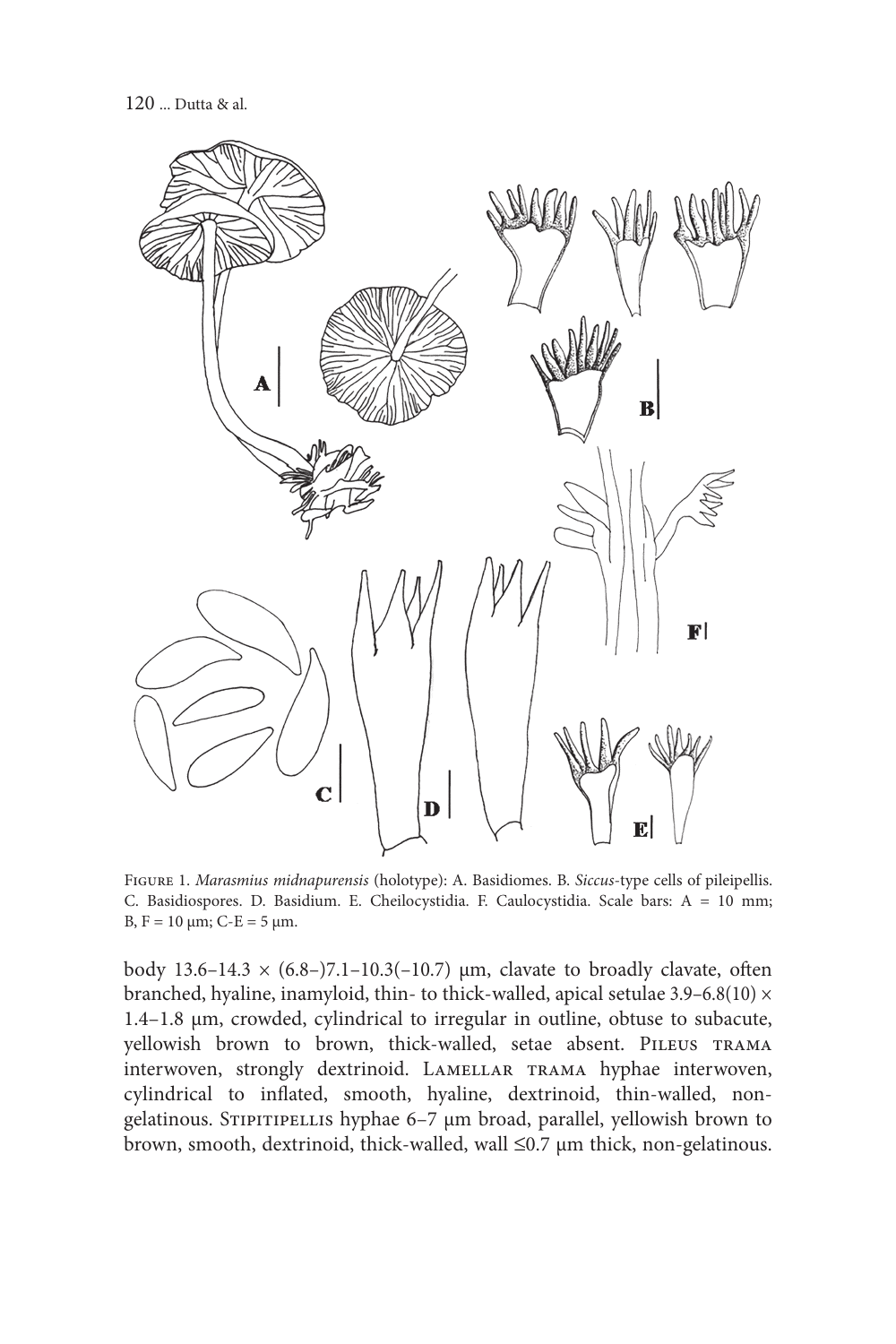

Figure 2. *Marasmius midnapurensis* (CUH AMT002). Basidiomata. Scale bar = 10 mm.

STIPE TRAMA hyphae parallel, hyaline, smooth, dextrinoid, thin-walled, nongelatinous. OLEIFEROUS HYPHAE present, ≤6.1 µm broad. CAULOCYSTIDIA composed of two types of cells: a) *Siccus*-type broom cells with main body  $28-29.4 \times 3.5-4.3$  µm, scattered, uncommon, irregular in outline, hyaline, apical setulae 6–6.4  $\times$  1.8–2.1 µm, conical to wavy, pale yellow, thin- to thickwalled, b) non-setulose cells  $(11–)28.6-42.9(-50.1) \times (3.5–)3.9-4.7(-6.3)$ µm, abundant, cylindrical or irregular in outline, seldom branched, obtuse to subacute, hyaline, inamyloid, thin- to thick-walled. CLAMP CONNECTIONS present in all tissues.

## **Molecular & phylogenetic analysis**

The amplified fragment of *M*. *midnapurensis* with the combination of primer set ITS1-F (forward) and ITS2 (reverse) produced 259 bp long stretches including the 226 bp ITS1 region. BLAST analyses with our *M*. *midnapurensis* sequences recovered *Marasmius* sequences, with the highest similarity shown by *M*. *jasminodorus* Wannathes et al. (92%), *M*. *araucariae* var. *siccipes* Desjardin et al. (89%), *M*. *aurantioferrugineus* Hongo (87%), *M*. cf. *cladophyllus* Berk. (87%), and *M*. *purpureostriatus* Hongo (84%).

Phylogenetic analysis of the ITS1 region inferred by the neighbor-joining method strongly supports *M. midnapurensis* as a distinct species within *Marasmius* and clusters *M*. *midnapurensis* and the seven other in-group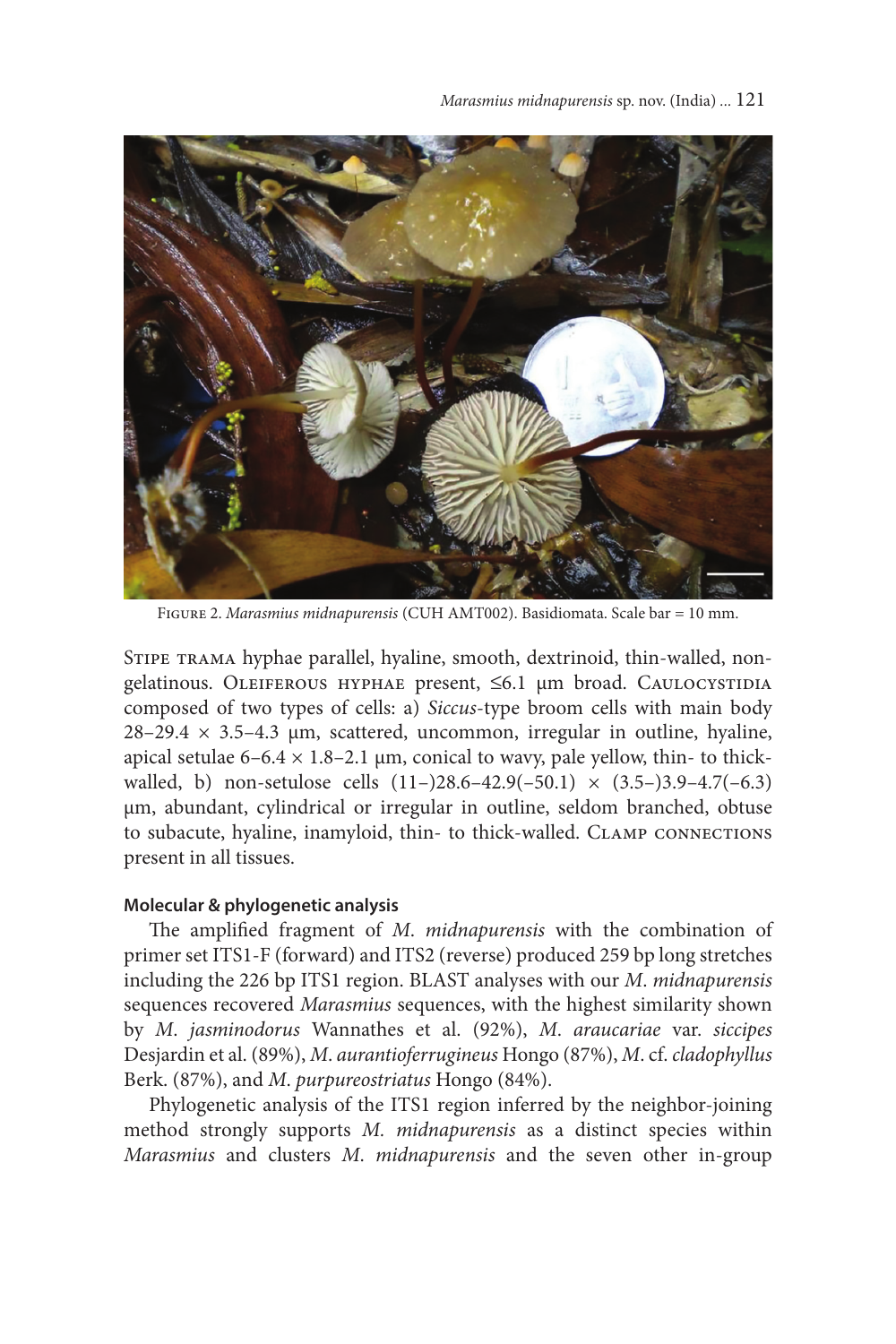

 $0.05$ 

Figure 3. Phylogram showing relationship of *Marasmius midnapurensis* to closely related species of *Marasmius* based on internal transcribed spacer-1 (ITS1) sequences of rDNA. *Marasmius midnapurensis* is placed in bold font to highlight its phylogenetic position in the tree.

*Marasmius* spp. in a clade with 99% bootstrap support. Although *M*. *midnapurensis* forms a distinct branch sister to *M*. *jasminodorus* with 93% bootstrap support in the present study, another closely related species (*M*. *araucariae* var. *siccipes,* also in sect. *Sicci* ser. *Atrorubentes*) forms a separate clade with 65 % bootstrap support (FIG. 3).

# **Discussion**

The absence of collarium and the presence of *Siccus*-type broom cells in the pileipellis, a well developed long central stipe, and adnexed lamellae suggest that *M. midnapurensis* belongs to *Marasmius* sect. *Sicci* Singer, while the presence of *Siccus*-type of broom cells combined with non-setulose cells on the stipe surface place it in the series *Atrorubentes* (Wannathes et al. 2009), where it appears to be closely related to *M*. *araucariae* var. *siccipes* described from Java, which differs in a more brownish orange pileus and darker lamellae (brownish orange to greyish brown), and slightly smaller basidiospores (8-12  $\times$  3.5-4  $\mu$ m; Desjardin et al. 2000).

Basidiospore shape and size, cheilocystidial and caulocystidial characters, and the absence of pleurocystidia are characters shared with *M*. *jasminodorus* from northern Thailand [ellipsoid basidiospores  $9-14 \times 3-4.5$  µm with Q<sub>m</sub> of 2.6–3.4, *Siccus*-type cheilocystidia (9–26 × 6–10 µm), caulocystidia of *Siccus*type broom cells and cylindrical non-setulose cells, absence of pleurocystidia]. *Marasmius jasminodorus* differs macroscopically in its light brown to brownish pileus, pale yellowish white lamellae with pale brownish orange edges, a fragrant jasmine tea-like odor, and stipe base with strigose, brownish orange mycelium (Wannathes et al. 2009). Another similar species, *M*. *koreanus* Antonín et al.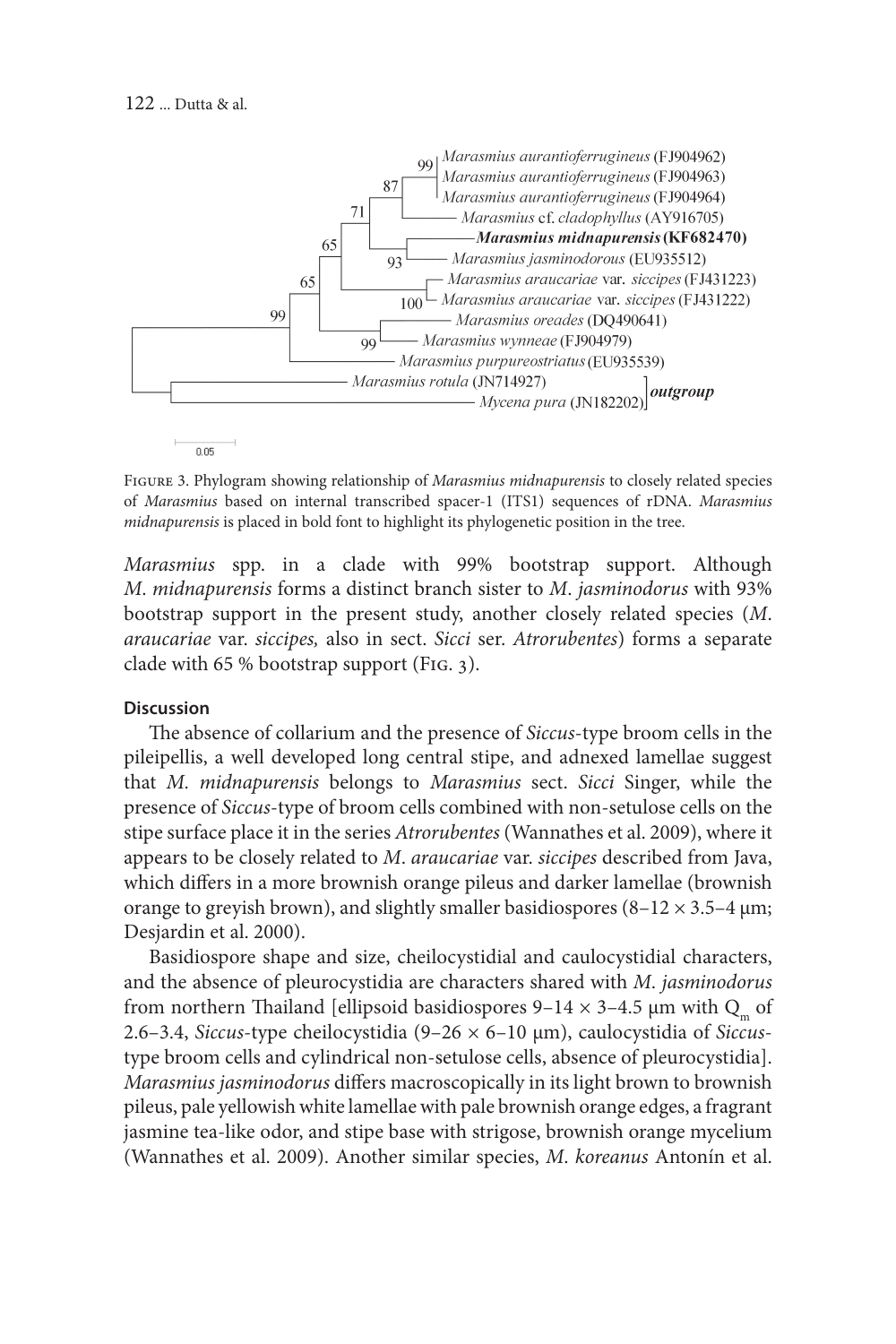| i<br>i                                           |  |
|--------------------------------------------------|--|
| ֖֖֖֪ׅ֖֖֪ׅ֖ׅ֪ׅ֖֪ׅ֪֪ׅ֚֚֚֚֚֚֚֚֚֚֚֚֚֚֚֚֚֚֚֚֚֚֡֝֓֞֓֞֬ |  |
|                                                  |  |
|                                                  |  |
| į                                                |  |
| l                                                |  |
|                                                  |  |
|                                                  |  |
|                                                  |  |
| ï                                                |  |
|                                                  |  |
| $\sim$ + $\sim$                                  |  |
| J<br>Ç                                           |  |
|                                                  |  |
| <br> <br> <br>í<br>$\ddot{\dot{\ }}$<br>ŀ        |  |

| TABLE 1. Comparison of Marasmius midnapurensis with similar Marasmius species. | ODOR                                  | distinctive<br>Not                                                                                   | jasmine<br>Sweet,<br>like<br>tea                                  | distinctive<br><b>Not</b>                              | distinctive<br><b>Not</b>                                                  | distinctive<br>Not                                      |
|--------------------------------------------------------------------------------|---------------------------------------|------------------------------------------------------------------------------------------------------|-------------------------------------------------------------------|--------------------------------------------------------|----------------------------------------------------------------------------|---------------------------------------------------------|
|                                                                                | CAULOCYSTIDIA                         | non-setulose<br>Siccus-type +<br>cells                                                               | non-setulose<br>Siccus-type +<br>cells                            | non-setulose<br>Siccus-type +<br>cells                 | Absent                                                                     | clavate, (sub)fusoid<br>Cylindrical,<br>(narrowly)      |
|                                                                                | <b>CHEILO CYSTIDIA</b>                | Siccus-type                                                                                          | Siccus-type                                                       | Siccus-type                                            | Cylindrical to<br>broadly clavate<br>or pyriform                           | subcylindrical, (sub)<br>Clavate, fusoid,<br>vesiculose |
|                                                                                | <b>BASIDIOSPORES</b><br>$(\text{mm})$ | $10.7 - 15 \times 3.5 - 4.7$                                                                         | $9 - 14 \times 3 - 4.5$                                           | $8 - 12 \times$<br>$3.5 - 4$                           | $19-30 \times$<br>$^{1-7}$                                                 | $11.5 - 15 \times 4 - 4.5(6)$                           |
|                                                                                | STIPE BASE                            | mycelium<br>whitish<br>Covered<br>with                                                               | mycelium<br>brownish<br>Strigose,<br>orange                       | insititious<br>Non-                                    | insititious<br>Non-                                                        | Broadened                                               |
|                                                                                | <b>LAMELLAE</b><br>COLOUR             | Creamy                                                                                               | Pale yellowish<br>white                                           | to greyish brown<br>Brownish orange                    | Pale yellow                                                                | yellowish white<br>Pale                                 |
|                                                                                | COLOUR<br>PILEUS                      | Light brown to light<br>irregular light<br>yellowish brown<br>greyish brown;<br>disc with<br>patches | margin brown to<br>brownish orange<br>Disc dark reddish<br>brown; | margin brown to<br>brownish orange<br>Disc dark brown; | sulcae greyish violet;<br>elsewhere greyish<br>Disc dark violet;<br>yellow | Orange-ferrugineous                                     |
|                                                                                | TAXA                                  | M. midnapurensis                                                                                     | M. jasminodorus                                                   | M. araucariae<br>var. siccipes                         | M. purpureostriatus                                                        | M. aurantio-<br>ferrugineus                             |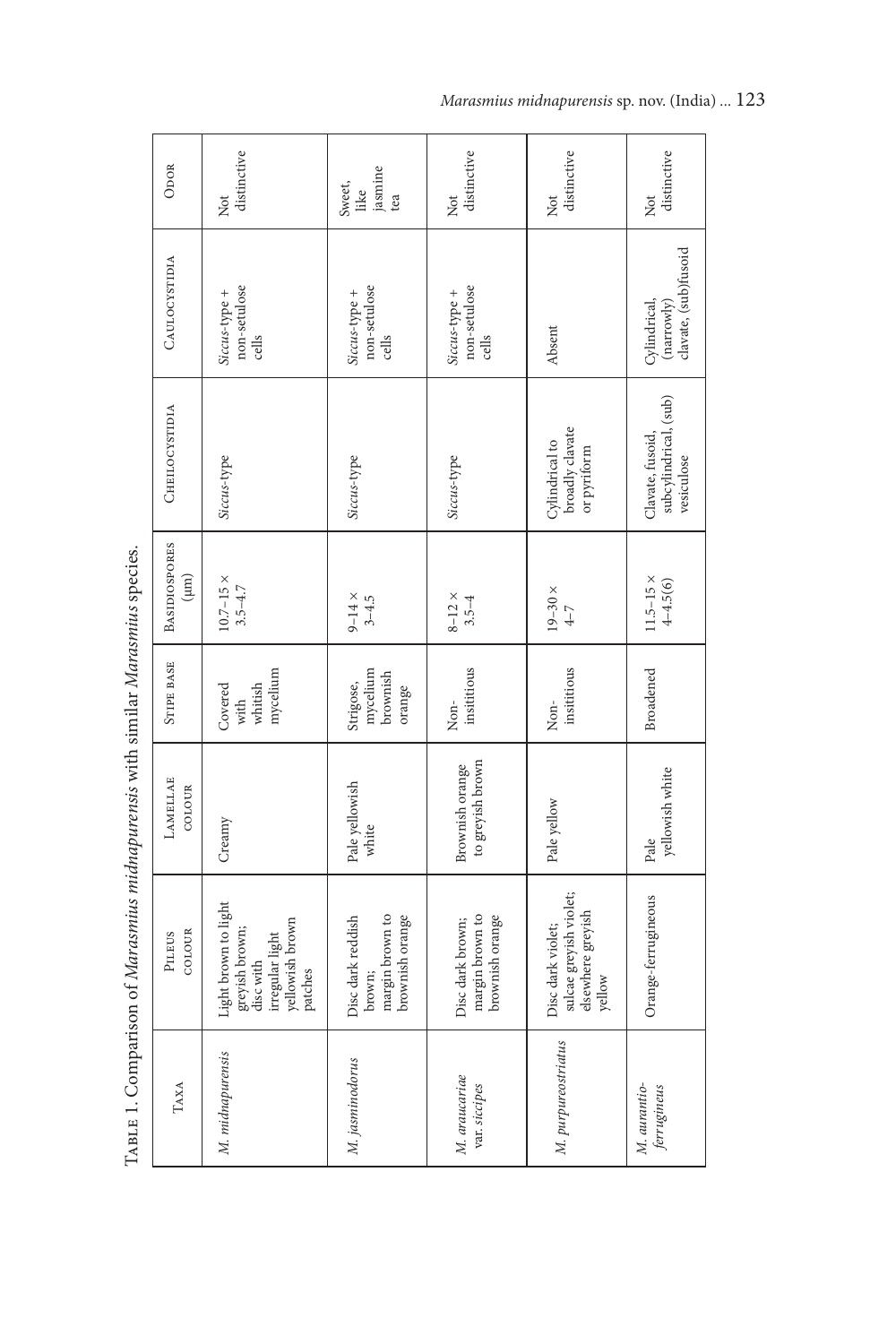from Republic of Korea, differs by brownish orange to reddish orange pileus with a distinctly brownish orange, rugulose centre and absence of caulocystidia (Antonín et al. 2012). All other species of *Marasmius* sect. *Sicci* described by Deng et al. (2012) from China differ from *M*. *midnapurensis* by the presence of setae on the pileus and only a single type of caulocystidia. In addition to the morphological differences (Table 1), the ITS sequence analysis clearly separates *M*. *midnapurensis* from *M*. *jasminodorus*, *M*. *aurantioferrugineus*, *M*. cf. *cladophyllus*, and *M*. *purpureostriatus*. Our findings support Tan et al. (2009) and Wannathes et al. (2009), who found that molecular data do not support morphologically delimited concepts within *Marasmius* groups. The objective of our study was to confirm the taxonomical position of *M*. *midnapurensis* (sect. *Sicci* ser. *Atrorubentes*) using ITS rDNA sequence data.

## **Acknowledgments**

The authors are grateful to Armin Mešić (Ruđer Bošković Institute, Zagreb, Croatia), T.K. Arun Kumar (Zamorin's Guruvayurapan College, Kerala, India), and Alfredo Justo (Clark University, Worcester, United States) for their critical reviews of the manuscript. Thanks are also owed to Vladimír Antonín (Brno, Czech Republic) for his valuable suggestions on the allied species of the newly described taxa and Patinjareveettil Manimohan (University of Calicut, Malappuram, India) for his guidance during manuscript preparation. This paper appears through financial support by the Department of Environment, Government of West Bengal, India.

# **Literature cited**

- Anonymous. 1969. Flora of British Fungi. Colour identification chart. Her Majesty's Stationery Office, Edinburgh.
- Antonín V, Ryoo R, Shin HD. 2012. Marasmioid and gymnopoid fungi of the Republic of Korea. 4. *Marasmius* sect. *Sicci*. Mycol. Prog. 11(3): 615–638.
- [http://link.springer.com/article/10.1007/s11557-011-0773-y.](http://link.springer.com/article/10.1007/s11557-011-0773-y)
- Berkeley MJ. 1851. Decades of fungi. Decades XXXII., XXXIII. Sikkim-Himalayan fungi collected by Dr. Hooker. Hooker's J. Bot. Kew Gard. Misc. 3: 39–49.
- Bilgrami KS, Jamaluddin S, Rizwi MA. 1991. Fungi of India. Today and Tomorrow's Printers & Publishers, New Delhi.
- Bose SR. 1949. Horse hair fungus from Bengal. Proc. Indian. Sci. Congr., Sec. VI, 36: 123.
- Bose SR, Chatterjee P. 1950. A case of apparent symbiosis of *Lagerstroemia flos*-*reginae* Retz with *Marasmius campanella* Holt. Proc. Indian. Sci. Congr., Sec. 3: 37–56.
- Deng C, Li T, Li T, Antonín V. 2012. New species and new records in *Marasmius* sect. *Sicci* from China. Cryptogamie Mycol. 33(4): 439–451[. http://dx.doi.org/10.7872/crym.v33.iss4.2012.439](http://dx.doi.org/10.7872/crym.v33.iss4.2012.439)
- Desjardin DE, Retnowati A, Horak E. 2000. *Agaricales* of Indonesia: 2. A preliminary monograph of *Marasmius* from Java and Bali. Sydowia 52: 92–193.
- Felsenstein J. 1985. [Confidence limits on phylogenies: an approach using the bootstrap. Evolution](http://www.ingentaconnect.com/content/external-references?article=0014-3820()39L.783[aid=28361])  [39: 783–791.](http://www.ingentaconnect.com/content/external-references?article=0014-3820()39L.783[aid=28361])<http://dx.doi.org/10.2307/2408678>
- Gardes M, Bruns TD. 1993. ITS primers with enhanced specificity for basidiomycetes: application to the identification of mycorrhizae and rusts. [Mol. Ecol. 2: 113–118.](http://www.ingentaconnect.com/content/external-references?article=0962-1083()2L.113[aid=4768884])  <http://dx.doi.org/10.1111/j.1365-294X.1993.tb00005.x>